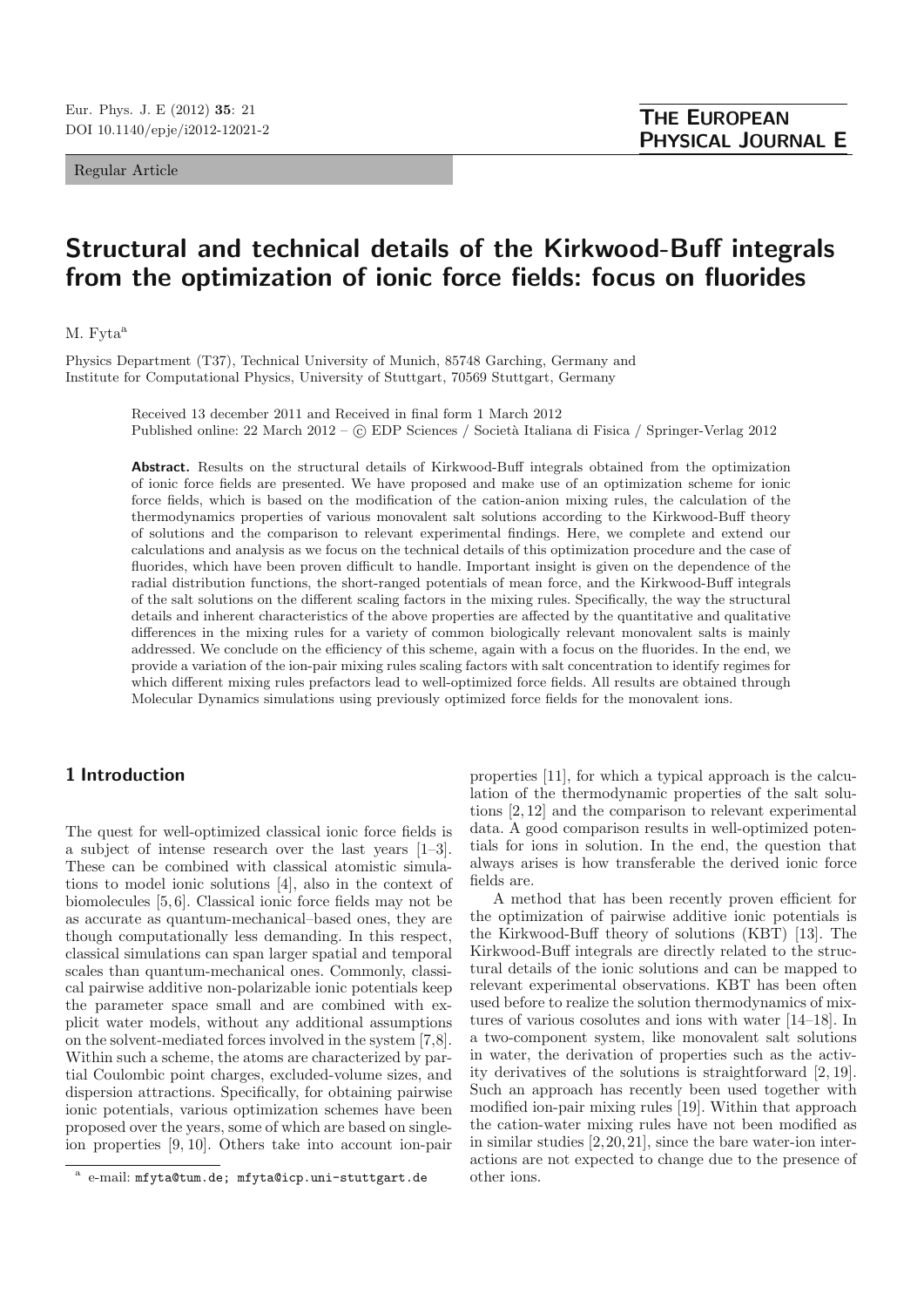We extend here our calculations and the analysis of the ion force field optimization scheme based on the KBT and the cation-anion modified combination rules we have previously proposed [19]. In our previous work, we had separately modified either the cation-anion interaction term or the cation-anion effective radius for a series of monovalent salt solutions. Here, we look deeper into more technical details, such as the connection of the scaling prefactors in the combination rules to the structural details of the Kirkwood-Buff integrals of the solutions or the potentials of mean force for the ion-pairs. We look again briefly at various salt solutions, but focus more on two of the fluorides, NaF and KF. We had previously shown that in some cases, such as KF, the modification of the cationanion effective radius can be proven more efficient for the optimization of the corresponding ionic force fields. We investigate whether the trends we observed are common to other salts as well, using NaF as another probe. As a final remark on the transferability of the ionic force fields for fluorine, we look at the concentration dependence of the activity derivatives obtained through our calculations and compare to the relevant experimental data.

The paper is organized as follows: in sect. 2, we present the methodology used in this study and the force field parameter space entering our simulations. In sect. 3 we discuss the structural and interaction details of the ionic solutions, and the corresponding Kirkwood-Buff integrals, as well as the effect of the scaling prefactors in the combination rules specifically for two of the fluorides. We summarize our conclusions in sect. 4.

# **2 Methods**

### **2.1 Molecular Dynamics simulations**

We perform atomistic Molecular Dynamics (MD) simulations, using GROMACS as the simulation package [22,23]. All calculations are done within the  $(N, P, T)$  canonical ensemble, for which the particle number  $N$  is constant, as well as the pressure  $P = 1$  bar and temperature  $T = 300$  K. We have used a Berendsen barostat and thermostat [24] and a cubic simulation box with an edge length of  $L = 4$  nm, which is periodically repeated in all three dimensions. The initial ionic configurations are generated from the cubic box of equilibrated water molecules by randomly replacing those molecules and inserting ions until the desired concentration is reached. Our MD simulations include explicit ions and SPC/E water [25], within which oxygen and hydrogen atoms are connected by rigid intramolecular bonds and carry partial charges. The initial total number of water molecules was 2180. The threedimensional particle-mesh Ewald sum was used as a summation method for the electrostatics [26], employing a grid spacing in Fourier space of 0.12 nm in all three directions. The interpolation we have used is of the order of 4 together with a distance cutoff of 0.9 nm for the real-space interactions, and a cutoff of  $10^{-5}$  for the relative strength of the electrostatic interaction. The typical MD simulation time was in the range of 100–150 ns. We have looked at the NaCl, NaBr, NaI, KCl, CsCl, and CsI salt solutions and focused specifically on KF and NaF. A typical concentration used is 0.3 m (mol/kg) corresponding to about 0.3 M (mol/l). In this case, the water box includes 12 anions and 12 cations. For the variation with concentration we vary the number of anions and cations. The initial cubic simulation boxes for each salt solution and varying concentration were generated by randomly placing water molecules with ions starting again from pure solvent boxes of a length between 4 nm and 6 nm.

### **2.2 Ionic potentials and mixing rules**

In the MD simulations, the ions are modeled as charged and non-polarizable spheres. A 6-12 Lennard-Jones (LJ) potential is used here to model the interactions between the ions. The non-electrostatic interaction for atoms  $i$  and j at a distance  $r_{ij}$  is modeled by a pairwise Lennard-Jones (LJ) interaction of the form

$$
V_{\text{LJ}}(r_{ij}) = 4\varepsilon_{ij} \left[ \left( \frac{\sigma_{ij}}{r_{ij}} \right)^{12} - \left( \frac{\sigma_{ij}}{r_{ij}} \right)^{6} \right]. \tag{1}
$$

For each pair of atoms or ions, there are two free parameters, the effective radius  $\sigma_{ij}$  and the interaction term  $\varepsilon_{ij}$ . For the SPC/E water used in our simulations, the LJ parameters are  $\varepsilon_O = 0.6500$  (kJ/mol) and  $\sigma_O = 0.3169$ (nm) and are assigned only to the oxygen molecule of water, without any parameters related to the two hydrogen atoms. A charge of  $q_O = -0.8476q/e$  and  $q_H$  =  $+0.4238q/e$  is assigned to the oxygen and hydrogen atom of the water molecule, respectively [25]. Typically, for the cross interactions  $(i \neq j)$  in the LJ potential, mixing rules are used. The common mixing rules are  $\varepsilon_{ij} = \sqrt{\varepsilon_{ii}\varepsilon_{jj}}$ , and either  $\sigma_{ij} = (\sigma_{ii} + \sigma_{jj})/2$ , defining the Lorentz-Berthelot (LB) mixing rules, or  $\sigma_{ij} = \sqrt{\sigma_{ii} \sigma_{jj}}$ , forming the geometric mixing rules [27].

The Lorentz-Berthelot combination rules are used here. We have efficiently used these in similar studies for the calculation of thermodynamic properties of salt solutions [12,19]. It was also previously shown that including an additional scaling prefactor in the ionic mixing rules can more adequately describe single-ion properties and ion-pairing properties [2,19,20]. In this respect, we choose a triplet of optimized properties  $\{\sigma, \varepsilon, \lambda_k\}$ , where k stands for  $\varepsilon$  or  $\sigma$ . The scaling factors  $\lambda_{\varepsilon}$  and  $\lambda_{\sigma}$  are introduced for the LJ parameters according to  $\varepsilon_{+-} = \lambda_{\varepsilon} \sqrt{\varepsilon_{++} \varepsilon_{--}}$  and  $\sigma_{+-}=\lambda_{\sigma}(\sigma_{++}+\sigma_{--})/2$ , which describe deviations from the usual Lorentz-Berthelot mixing rules. Only the ionpair mixing rules are modified. As the determination of ion-water interaction parameters from single-ion properties was quite robust, we did not modify the ion-water interaction parameters as was done in previous KBT modelling studies [2,20,21].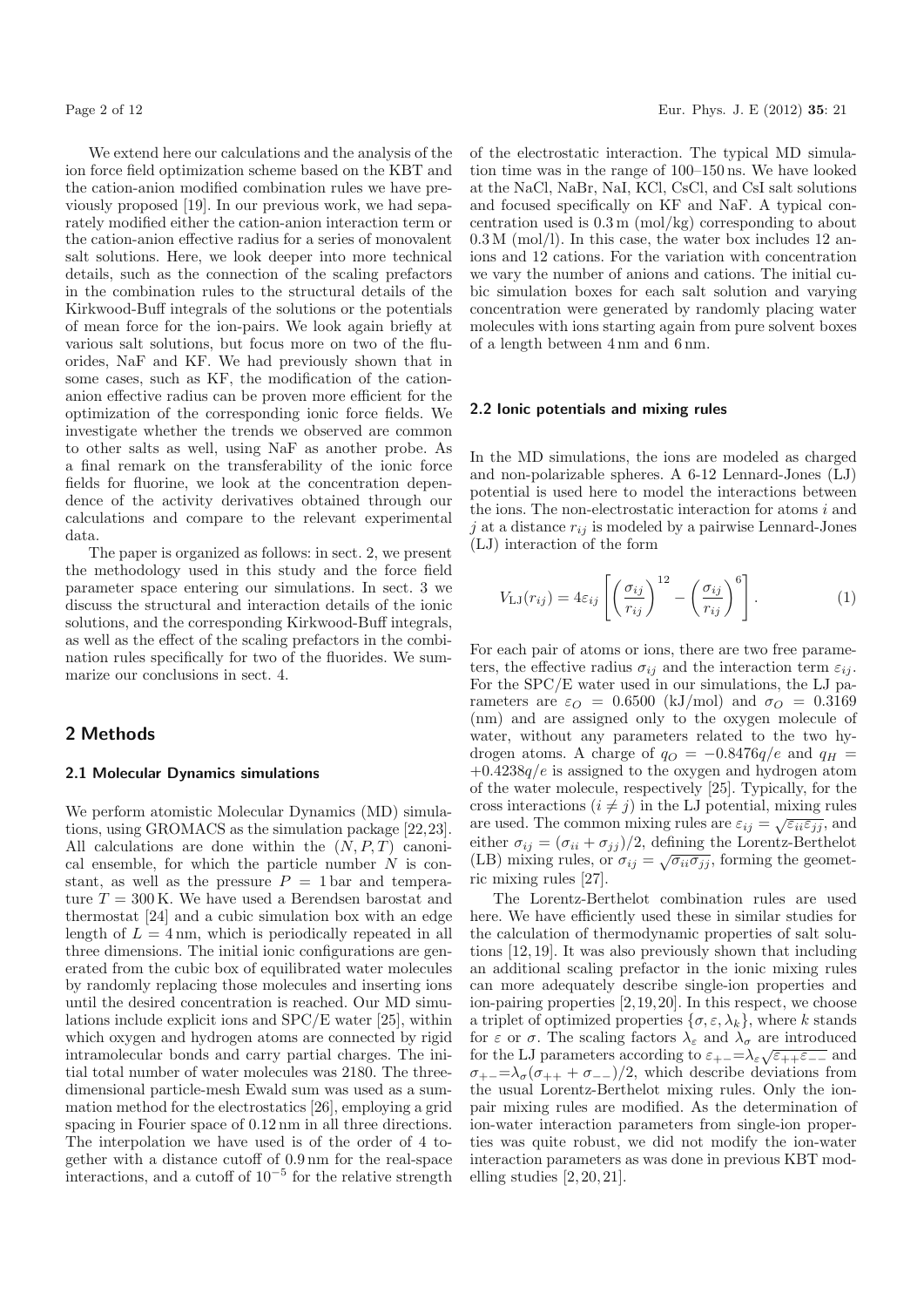Table 1. Parameters for the LJ potential for the ions studied in this work. The parameters for Na<sup>+</sup>, Cl<sup>−</sup>, and Br<sup>−</sup> are taken from refs. [28, 29]; the rest from ref. [12].

|                                                                         | $Na+$ | $Cs^+$ |                                                                       | $F5^-$ |                             | Br |
|-------------------------------------------------------------------------|-------|--------|-----------------------------------------------------------------------|--------|-----------------------------|----|
| $\sigma_{iO}$ (nm)                                                      |       |        | $0.2876$   $0.293$   $0.333$    $0.3665$   $0.38$   $0.3785$   $0.39$ |        |                             |    |
| $\frac{1}{\varepsilon_{i}^{(0)}}$ (kJ/mol) $\frac{0.5216}{0.5216}$ 1.26 |       | 0.5    | 0.1                                                                   |        | $0.041$   $0.5216$   $0.52$ |    |

### 2.2.1 LJ parameter space for the ions

For all ions considered in this work, we have used the optimized LJ parameters and  $\lambda_k$  scaling prefactors from our previous studies [12,19]. The LJ parameters for the ions lie on the free energy of solvation curve for single ions [10] and reproduce the ionic radius with acceptable accuracy. For sodium  $(Na^+)$ , chlorine  $(Cl^-)$ , and bromine  $(Br^-)$  we take the parameters given by Dang [28,29]. These give reasonable hydration free energies [9, 10] and are consistent in determining thermodynamic properties [20,30]. For F−, which has been proven problematic [10,12,30], we use our previously optimized force field (labeled F5 in table 1), as well as an additional force field with a small LJ interaction energy (labeled F4 in table 1), for comparison [12]. All Lennard-Jones ion-water parameters,  $\varepsilon_{iO}$  and  $\sigma_{iO}$ , used in this work are summarized in table 1. Note, that the subscripts *iO* denote the parameters between ion and water (the oxygen atom of the SPC/E water model). For consistency, the numbers in parentheses for fluorine follow our previously used notation [12].

The procedure we have followed here for the optimization of ionic force fields is the following [19]: for each salt, we vary the scaling factor  $\lambda_k$  and obtain the structural details, mapped through the radial distribution function of the solution. We then calculate the Kirkwood-Buff integrals (KBIs) for the solution, which lead us to the activity derivatives, as will be outlined below. The optimized  $\lambda_k$ for each salt solution is obtained by comparing the calculated activity derivatives to the respective experimental measurements (the index k again denotes either  $\varepsilon$  or  $\sigma$ ). From our previous investigation, we have concluded to the following  $\lambda_{\varepsilon}$  values which lead to a good comparison to the experimental data [19]:  $\lambda_{\epsilon} = 1.5, 1.0, 1.0, 0.9, 1.0,$ 1.0, 1.0, 1.0 for NaF5, NaCl, NaBr, NaI, KF5, KCl, CsCl, and CsI, respectively. F5 denotes the respective force field for fluoride in table 1. For KF5,  $\lambda_{\varepsilon}=1.0$  is the optimum value, but again does not provide a very good comparison to the experimental observations. For KF5 then, we also obtained a better comparison by modifying the  $\sigma_{+-}$  parameter with  $\lambda_{\sigma}$ =1.55 leading to properties that approach the experimental results. We next look at the effect of the different  $\lambda_k$  values on the structural details of the radial distribution functions (RDFs), the short-ranged potentials of mean force, and the various contributions to the KBIs.

### **2.3 Structural analysis**

### 2.3.1 Radial distribution functions

The electrolyte structural properties of the salt solutions can be effectively monitored through the RDFs  $(g_{ij}(r))$  which are directly obtained through the MD simulations. The RDF describes how the atomic density varies as a function of the distance r from one particular atom. Finite-size corrections need first to be taken into account for the RDFs, which should reach unity at long distances. These effects are demonstrated by an erroneous normalization of the simulated rdfs,  $g_{ij}^{\text{sim}}(r)$  [31]. In order to overcome this, a correcting factor is introduced, so that the corrected RDF used in the calculations of the KBIs is written as  $g_{ij}(r;\rho) = f(\rho)g_{ij}^{\text{sim}}(r';\rho)$ . The prefactor  $f(\rho)$ depends on the solution concentration  $\rho$  and is of the order of  $1 \pm 1/N_s$ . According to our simulations, for most salt solutions considered here, the "+" sign is observable for the correction of the cation-anion  $g_{+-}$ , while the "−" sign for the rest.

### 2.3.2 Short-ranged potentials of mean force

As a probe of the local interactions in the salt solutions, we also look at the short-ranged potentials of mean force, following an approach previously used in electrolyte studies [30]. The potential of mean force  $w_{ij}(r;\rho)$  at density  $\rho$  results from the RDF through a Boltzmann inversion [32, 33] and can be decomposed into a short-ranged  $(w_{ij}^{\rm sr}(r;\rho))$  and a long-ranged contribution [34]. The longranged part of the potential of mean force is a nonspecific Debye-Hückel potential and can be subtracted from  $w_{ij}(r;\rho)$  leading in this way to the short-ranged part of the pair potential

$$
w_{ij}^{\rm sr}(r;\rho) = w_{ij}(r;\rho) - w_{ij}^{\rm DH}(r;\rho).
$$
 (2)

In the low density limit, the potential of mean force between two ions reduces to their effective pair potential and the decomposition can be written as the short-ranged part of the pair potential,  $V_{ij}^{\rm sr}(r)$ , and the usual Coulombic part

$$
\beta V_{ij}^{\text{eff}}(r) = \beta V_{ij}^{\text{sr}}(r) + z_i z_j \lambda_B(0)/r, \tag{3}
$$

where  $\beta = 1/k_BT$  is the inverse thermal energy,  $z_i$ ,  $z_j$  are the valencies for the two ion types, respectively, and  $\lambda_B(\rho)$ is the concentration-dependent Bjerrum length.  $V_{ij}^{\text{sr}}$  can be derived through the finite concentration potential of mean force,  $V_{ij}^{\rm sr}(r) \simeq w_{ij}^{\rm sr}(r;\rho)$ . This procedure works well for RDFs generated at a finite concentration of  $\rho \simeq 0.3$  M, as the one considered in this work. We should also note that, though not exactly correct, the non-specific Debye-Hückel potential is often used for the derivation of effective potentials. Nonetheless, the Debye-Hückel decay corresponds to the Debye-Hückel length only for highly dilute solutions.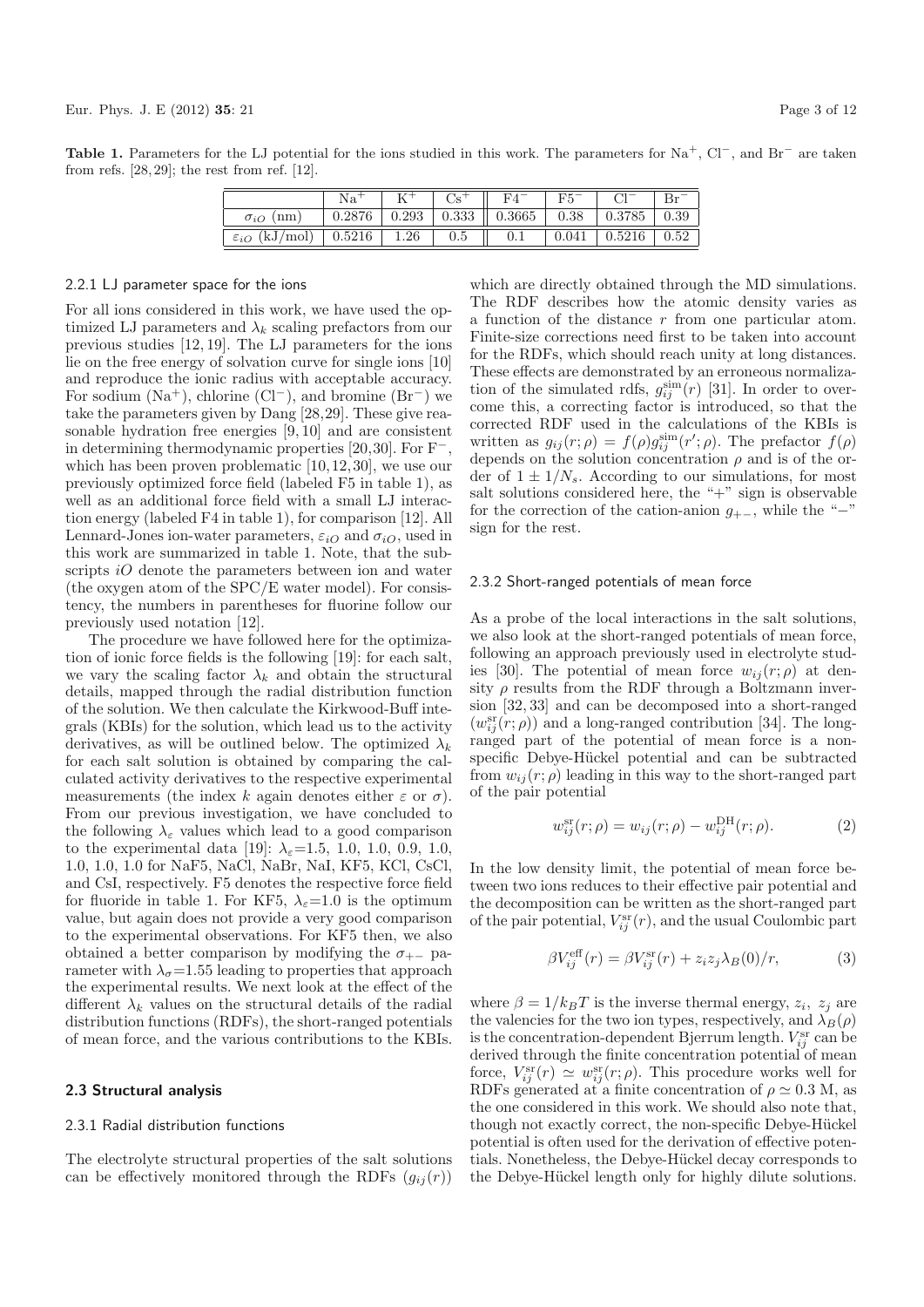

**Fig. 1.** Cation-anion RDFs for the KF5 solution at 0.3 m (0.3 M). The data are shown as a variation of the  $\lambda_{\varepsilon}$  (upper panel) and the  $\lambda_{\sigma}$  (lower panel) scaling factors, respectively.

For dilute or concentrated solutions, the screening parameter and, thus, this "Debye-Hückel" term depends on the nature of the ions. Additional details on the derivation of the short-ranged potentials of mean force can be found elsewhere [12,30].

# and pressure  $(P)$ ,  $a_{cc}$  and  $a_c$  can be derived through the KBT, according to the equations

$$
a_{cc} = \frac{1}{1 + \rho_c (G_{cc} - G_{cw})},
$$
(5a)

$$
a_{cc} = \left(\frac{\partial \ln a_c}{\partial \ln \rho_c}\right)\Big|_{P,T} = 1 + \left(\frac{\partial \ln y_c}{\partial \ln \rho_c}\right)\Big|_{P,T}.\tag{5b}
$$

The cosolvent-water and cosolvent-cosolvent components of the KBIs involved in the above equations are given by  $G_{cw} = (G_{w+} + G_{w-})$  and  $G_{cc} = \frac{1}{4}(2G_{+-} + G_{++} + G_{--}).$ Additional details on the KBT for ionic solutions can be found elsewhere [2,14,19,35].

# **3 Results and discussion**

### **3.1 RDFs, short-ranged potentials, and mixing rules**

We begin the analysis with the cation-anion RDFs  $(g_{+-}(r))$  for the KF and NaF solutions. We have used two different F<sup>−</sup> force fields, F4 and F5 shown in table 1 and compare overall the different features of these force fields for the two fluorides, KF and NaF and the different scaling prefactors. We first look at the cation-anion RDF for the KF5 solution, for which the F5 force field was used. The results are depicted in fig. 1 and show a clear tendency with the scaling prefactor  $\lambda_k$ . Specifically, the smaller  $\lambda_{\varepsilon}$ the higher the first contact peak, which becomes too high for even smaller values of  $\lambda_{\varepsilon}$  (data not shown) denoting ion-pair crystallization. As  $\lambda_{\varepsilon}$  increases above 1, the first

## 2.3.3 Kirkwood-Buff integrals and activities

The macroscopic thermodynamics of a solutions can be linked to its microscopic structure through the Kirkwood-Buff theory of solutions [13], which is described by the Kirkwood-Buff integrals (KBIs). The KBIs are directly obtained from the structural details (the RDF) of the solution. Let  $g_{ij}(r)$  be the RDF (or pair correlation function) between species  $i$  and  $j$  at a distance  $r$ . The KBIs for these two species can be defined as

$$
G_{ij} = \int_0^\infty 4\pi r^2 [g_{ij}(r) - 1] \mathrm{d}r. \tag{4}
$$

Here, we handle the electrolyte solution as a binary system of water (w) and cosolvent (c) [14,35]. In this respect, the relevant KBIs related to the thermodynamic properties of the solution are  $G_{ww}$ ,  $G_{cc}$ , and  $G_{cw} = G_{wc}$ .

As a probe of the solution thermodynamics, we calculate the activity derivatives  $(a_{cc})$  of the solution, which can be mapped directly to the experimental electrolyte activity  $a_c$ . This in turn is connected to the molar activity coefficient  $y_c$ , where  $a_c = y_c \rho_c$ . In this expression,  $\rho_c = N_c/V$ is the cosolvent number density,  $N_c$  the number of cosolvents, and V the volume. At a constant temperature  $(T)$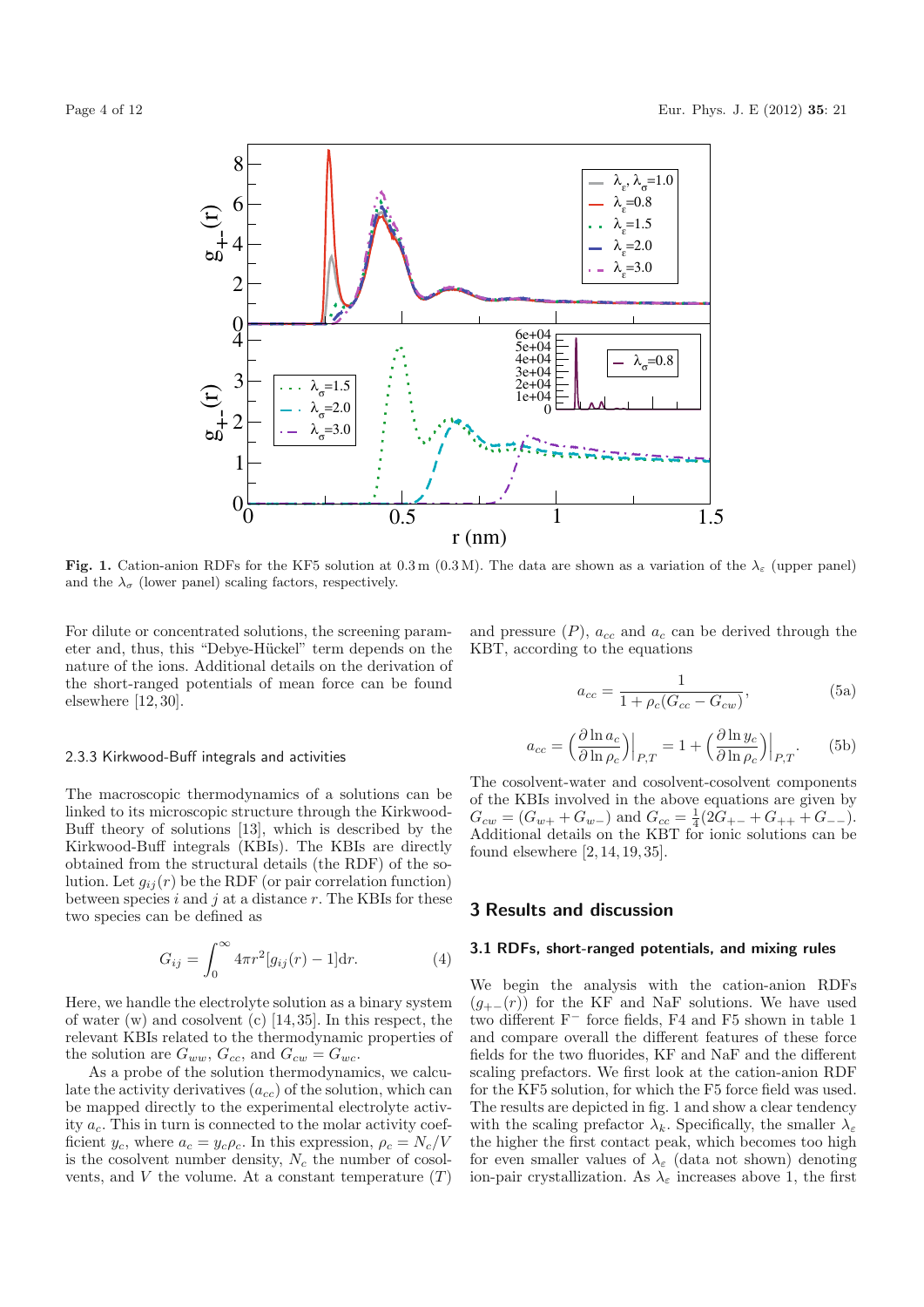

**Fig. 2.** Cation-anion RDFs for the NaF5 solution at 0.3 m (0.3 M). The data are shown as a variation of (a) the  $\lambda_{\varepsilon}$  and the (b)  $\lambda_{\sigma}$  scaling factors, respectively. As a comparison the RDFs for the NaF4 solutions are also shown in panel (c) as a variation with  $\lambda_{\sigma}$ .

ion-pair contact peak decreases, becoming almost negligible for  $\lambda_{\varepsilon}=2$ , while the second solvent-separated ion-pair peak becomes higher (upper panel of the figure). A close look at the lower panel of fig. 1 reveals a similar decrease in the first contact peak when  $\sigma_{+-}$  is varied. The peak is simultaneously shifted towards larger ion-pair distances. For  $\lambda_{\sigma}=3$  this peak has almost diminished, while no second contact peak is evident, revealing a much different bonding environment when the ion-pair effective radius becomes large.

The trends are similar for the NaF solution, the RDFs of which are shown in fig. 2. The crystallization for NaF is more clear for scaling prefactors below 1. In this case, though, the second contact peak does not seem to be affected as  $\lambda_{\varepsilon}$  is increased (panel (a)). In panel (c), we also show the RDFs for NaF4 for the F4 force field as a variation of the  $\lambda_{\sigma}$  factor. In essence, the difference in the RDFs compared to the NaF5 case (panel (b)) are nailed down to a slight shift along the ion-pair distance: the RDFs for NaF5 are shifted to about 0.01 nm to the left of those for NaF5. Turning to the short-ranged potential of mean force for NaF4 and NaF5 in fig. 3, we identify a continuously shallower first minimum as  $\lambda_{\varepsilon}$  decreases, denoting a smaller attraction, while the second minimum is kept almost intact. In the variation with  $\lambda_{\sigma}$  in panel (b) of the same figure, the first potential well again becomes

shallower, denoting less attraction as the prefactor is increased, and the whole potential curve becomes almost flat for  $\lambda_{\sigma} > 2$ . A very similar situation is inspected also for NaF4 in panel (c), which is shown as a comparison. Here, the differences between the NaF4 and NaF5 solutions are qualitatively a bit larger than those observed in the respective RDFs. It will be later shown that these relatively small differences lead to larger deviations in the respective KBIs and activity derivatives.

### **3.2 Structural details of the Kirkwood-Buff integrals**

We now move on to the investigation of the various contributions to the Kirkwood-Buff integrals. First, we look at the  $G_{ij}$  values, with i, j, being + for the cation, – for the anion, and w for the water part. The results for all salts considered here are summarized in fig. 4(a). In this figure, the different values of the KBIs with respect to  $\lambda_{\varepsilon}$ are provided. As a first remark,  $G_{+-}$  is always positive,  $G_{++}$  and  $G_{--}$  negative, while  $G_{w+}$  and  $G_{w-}$  very small (typically of the order of  $10^{-2}$ ) and either slightly negative or slightly positive. It is also clearly visible in this figure that, for  $\lambda_{\varepsilon}$  <1, large deviations in the KBI values occur, while for  $\lambda_{\varepsilon} \geq 1$ , the KBIs do not change significantly. This fact is again connected to the tendency for crystallization of the ions for  $\lambda_{\varepsilon}$  < 1. In this respect, a recipe for obtaining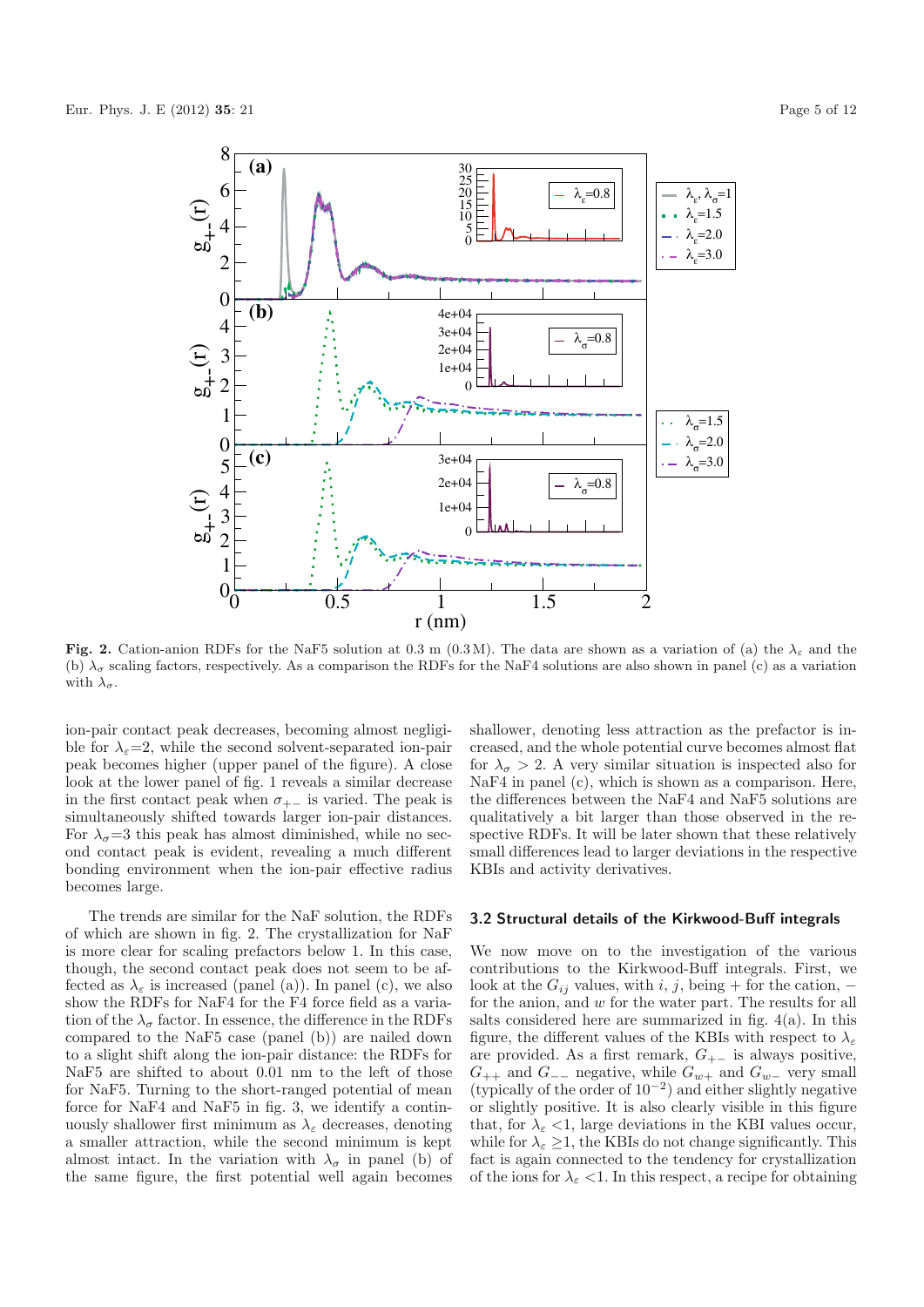

**Fig. 3.** Cation-anion short-ranged potentials of mean force for the NaF solution at 0.3 m (0.3 M). The data are shown as a variation of (a)  $\lambda_{\varepsilon}$  and (b)  $\lambda_{\sigma}$ , respectively, for the F5 force field. In (c) similar results are shown for the F4 force fields as a function of  $\lambda_{\sigma}$ .

good  $\lambda_{\varepsilon}$  scaling factors, thus, well-optimized force fields, could be based on these technical features: large (over  $\approx$ 3-4)  $G_{+-}$  values, positive  $G_{++}$  and  $G_{--}$ , and absolute values of  $G_{w+}$ ,  $G_{w-}$  larger than  $10^{-1}$ , cannot lead to welloptimized ionic force fields. This is meant in the sense that the corresponding thermodynamic properties, such as the activity derivatives, do not compare well to the relevant experimental data, as will be shown in the following.

We also take a look at the  $G_{cc}$  and  $G_{cw}$  contributions for the NaF and KF solutions and the two different force fields F4, F5. The results with respect to either  $\lambda_{\varepsilon}$  or  $\lambda_{\sigma}$ are given in fig.  $4(b)$ . Here,  $G_{cc}$  needs to be positive and of the order of 1 and  $G_{cw}$  of the order of  $10^{-2}$  and either positive or negative, in order to get a good comparison between our MD simulations and experiments, as mentioned above. Again, deviations from a good comparison occur mainly for  $\lambda_k$  <1, which again denotes crystallization and unphysical behavior. Note here that the phase transition observed for these small  $\lambda_k$  values is actually related to the electrostatic energy of the ions at contact. This can be analytically evaluated as was shown by recent MD simulations of ionic solutions [36,37]. The variations between the two F<sup>−</sup> force fields are not that significant. More or less the respective curves vary similarly. A significant difference, though, is seen in  $G_{cc}$  when comparing the NaF5 and KF5 solutions under a variable  $\sigma_{+-}$ . This difference, inherent in the KBI contributions is very likely the reason why using the  $\lambda_{\varepsilon}$  leads to well-optimized force fields for NaF, but not for KF, when the F5 force fields is used [19]. We will return to this issue in the following.

An additional insight to the differences between the two fluorides and the two F<sup>−</sup> force fields is given through the variation of the  $G_{cc}$  and  $G_{cw}$  KBIs with the cosolventcosolvent or cosolvent-water distance, respectively. The results are shown again for various  $\lambda_{\varepsilon}$  and  $\lambda_{\sigma}$  values in fig. 5. The data for KF5 and NaF5 in panel (a) show some interesting features. First, the structure of the  $G_{cc}$  and  $G_{cw}$ curves for  $\lambda_{\varepsilon}$  and  $\lambda_{\sigma}$  differ, denoting the different bonding and hydration environment in these cases. The deviations among the curves for the same values of  $\lambda_{\varepsilon}$  and  $\lambda_{\sigma}$  are larger for the latter case. These deviations are more significant for the  $G_{cc}$  case, revealing the importance of the cosolvent-cosolvent interactions in the whole optimization procedure. Overall large deviations in this picture are evident in the case of crystallization (e.g., for  $\lambda_{\sigma} < 1$ ). This is also obtained through the comparison of KF4 and KF5 in fig. 5(b). Curves for  $\lambda_{\sigma}$  < 1 correspond to crystallization and unphysical (too attractive) cation-anion interaction, thus very large absolute values of  $G_{cc}$  and  $G_{cw}$ . When  $\lambda_{\varepsilon}$ is varied, both  $G_{cc}$  and  $G_{cw}$  curves corresponding to the F4 force field are increased with respect to the F5 one. This is directly related to the corresponding higher contact peaks in the RDFs for KF4 as compared to KF5 (data not shown). On the other hand, when  $\lambda_{\sigma}$  is varied the differences between the KBI curves for KF4 and KF5 are less significant. This is again justified from a closer look to the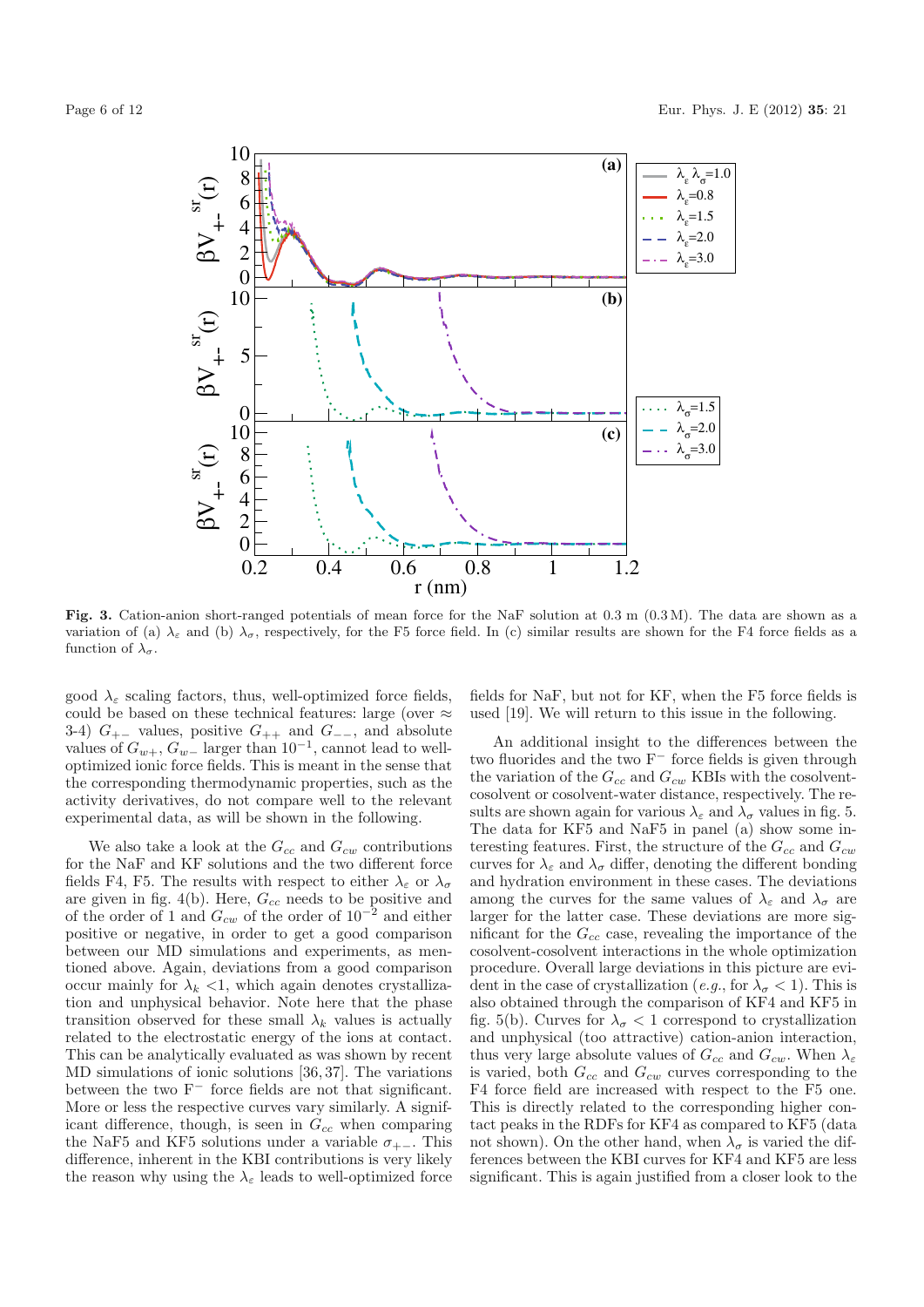

**Fig. 4.** (a) The Kirkwood-Buff integral values of the different contributions for all the salts considered in this work at 0.3 m (0.3 M) solution. Labels +, −, and w denote the cation, anion, and water contribution, respectively. (b) Kirkwood-Buff integral values of  $G_{cc}$  and  $G_{cw}$  for the KF5 and NaF5 solutions (at 0.3 M). The results are shown with respect to the scaling factors in the mixing rules,  $\lambda_{\varepsilon}$  and  $\lambda_{\sigma}$ , respectively. The results for the KF4 and NaF4 salts are also shown as a comparison.

respective RDFs, the respective curves of which are very similar apart from a very slight shift (of the order of 0.02) in the cation-anion distance (data also not shown).

## **3.3 Activity derivatives**

We have previously shown that for KF scaling the ionpair LJ interaction does not lead to a good comparison of the thermodynamic properties to the relevant experimental data, hence not a well-optimized force field. This was resolved by scaling the ion-pair LJ effective radius instead [19]. Here, we investigate whether indeed modifying the  $\sigma_{+-}$  LJ parameter is a better optimization procedure also for other salts and take NaF as a probe. Following the derivation of the activity derivatives according to eq. (5a), we present in fig. 6 the activity derivatives for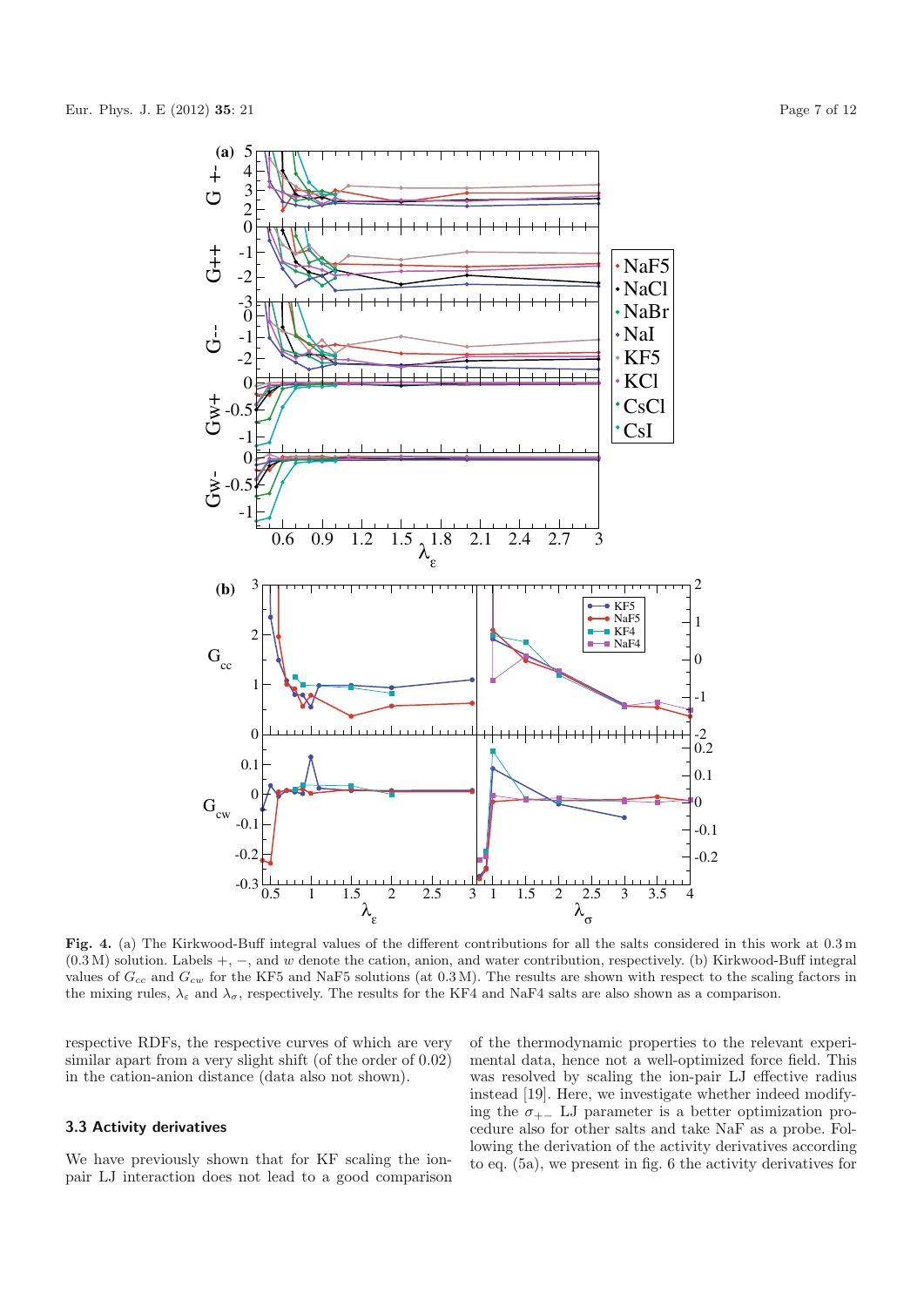

Fig. 5. (a) Kirkwood-Buff integrals ( $G_{cc}$  and  $G_{cw}$ ) for (a) the KF5 and NaF5 solutions and (b) for the KF5 and KF4 solutions. All results are shown for different values of the scaling factors in the mixing rules,  $\lambda_{\varepsilon}$  and  $\lambda_{\sigma}$ , respectively, at a concentration of 0.3 m (0.3 M). The labels in the legend denote which F<sup>−</sup> force field is used.

NaF. The error in the calculation of the activity derivatives is estimated through the block averaging method at about  $\pm 0.03$  and is also shown in the figure. The experimental activities shown as a function of molality are obtained from [38]. The results are shown for solutions at a 0.3 m concentration. In this figure, we compare both force fields F4 and F5 and both ways of modifying the mixing rules  $(\lambda_{\varepsilon}$  and  $\lambda_{\sigma})$ . We first look at NaF5, for which values  $\lambda_{\sigma}$  < 1 lead to ion clustering and almost negligible activity derivatives. Interestingly, similar to the KF

case [19], increasing  $\lambda_{\sigma}$  increases the activity derivatives. There is a definite crossover with the experimental line around  $\lambda_{\sigma} = 1.2{\text -}1.3$ . The behavior of NaF4 is quite similar. The data for NaF5 as a function of  $\lambda_{\varepsilon}$  and fixed  $\lambda_{\sigma} = 1$ are also shown for comparison. In this case, the calculated  $a_{cc}$  values for  $\lambda_{\varepsilon} \geq 1$  are close, but almost always below the experimental line. In this figure, it is clearly seen that the scaling factor  $\lambda_{\sigma}$  for the cation-anion LJ diameter  $\sigma_{+-}$  term can also be a very efficient alternative to the  $\lambda_{\varepsilon}$  scaling factor, also in cases where the latter factor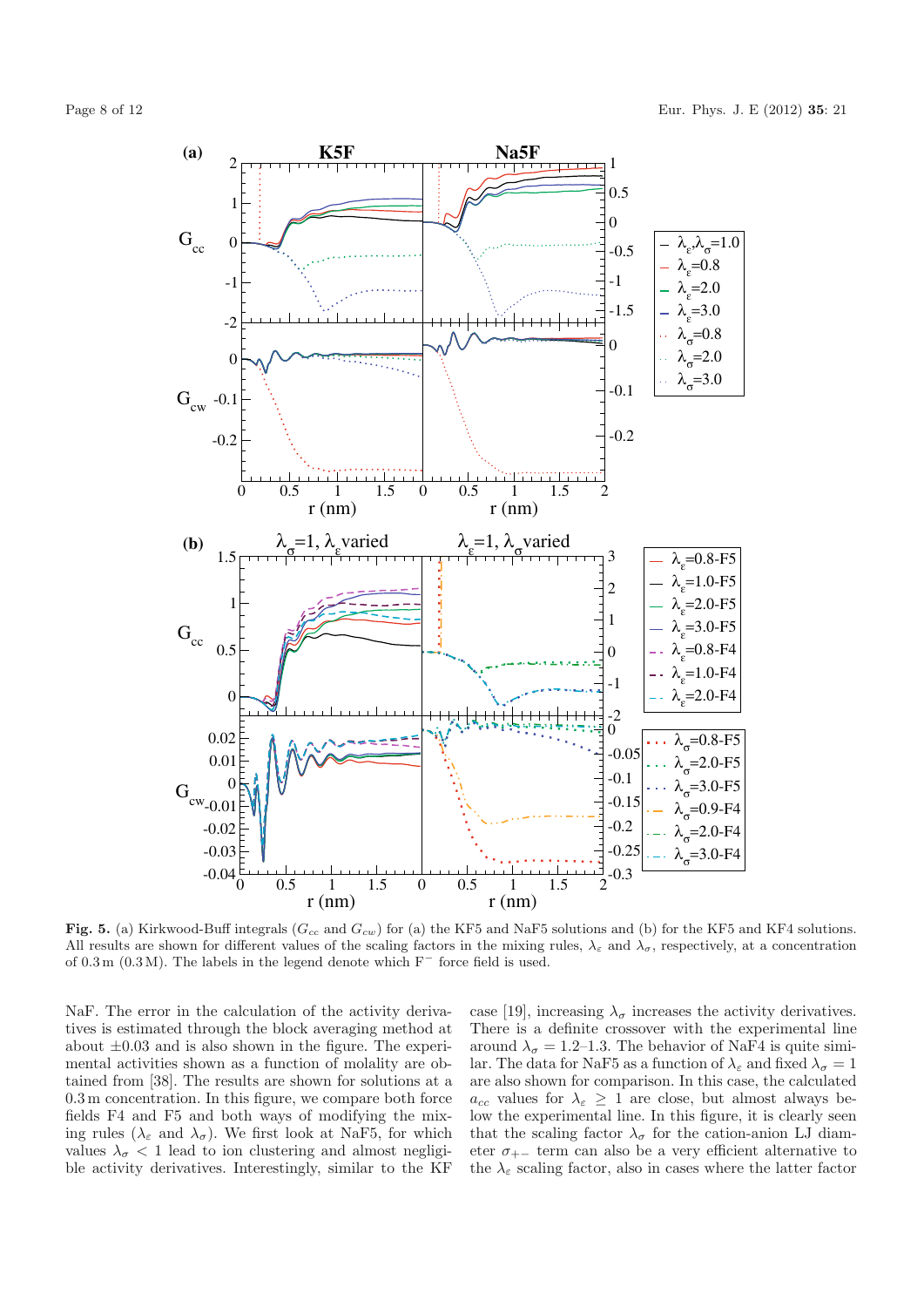

**Fig. 6.** Activity derivatives  $a_{cc}$  for the NaF solutions as a function of the scaling factors  $\lambda_{\varepsilon}$  and  $\lambda_{\sigma}$ . Note that only one of the factors is varied, the other is fixed at unity. The line shows the respective experimental value. The error bar is shown only for one data point for clarity, but should be similar for all data points. The ionic concentration is 0.3 m (0.3 M).

does not fail. This allows the derivation of more than one well-optimized ionic force fields, which can possibly be applied alternatively to different systems. It is, thus, evident that not only for the other salt solutions modeled in this study, but also for the variety of ions that need a good force field, both optimization schemes, modifying  $\varepsilon_{+}$  or  $\sigma_{+-}$ , can be sufficient.

As a supplementary information of the above conclusion, we show in fig. 7 the efficiency of the two optimization schemes (modified  $\varepsilon_{+-}$  or  $\sigma_{+-}$ ). Modifying  $\varepsilon_{+-}$  for all salt solutions considered in this work leads to the results shown in panel (a) of this figure, which correspond to the optimized  $\lambda_{\varepsilon}$  values given in sect. 2.2.1. The MD activity derivatives are compared to the experimental ones, revealing a very good agreement, apart from the KF case. In panel (b) of the same figure, we compare the two fluoride force fields and the two optimization schemes for the NaF and KF solutions. The data shown correspond to various values of the scaling prefactors. The optimum prefactors are also depicted, namely  $\lambda_{\sigma} = 1.55, 1.5, 1.0,$  and 1.0 for KF5, KF4, NaF5, and NaF4, respectively, and  $\lambda_{\epsilon}=1.0$ , 1.5 for KF4 and NaF5. It is clearly shown that the activity derivatives for both KF4 and KF5 are improved when  $\sigma_{+-}$  is modified instead of  $\varepsilon_{+-}$ . For NaF varying  $\varepsilon_{+-}$ can also be quite efficient and gives  $a_{cc}$  values close to the experimental ones. Note, though, that the data shown in fig. 7(b) are only indicative of a trend. As there is a crossover with the experimental lines for both NaF and KF when modifying  $\sigma_{+-}$ , calculation of the activity derivatives for  $\lambda_{\sigma}$  values exactly at the crossing points will shift the respective data in fig. 7(b) very close to the experimental lines. Specifically,  $a_{cc}$  continuously increases with increasing  $\lambda_{\sigma}$ , while the respective curves when varying  $\lambda_{\varepsilon}$ usually saturate just below the experimental line, as the ion-pair is trapped in a local minimum of the interaction potential [19]. This is also indicated by the different  $\lambda_k$ values shown for each salt in this figure. For most of the cases, all the  $\lambda_{\varepsilon}$  lead to activity derivatives lower than the experimental lines, while increasing  $\lambda_{\sigma}$  should also lead to  $a_{cc}$  values that can match the experimental data.

### **3.4 Transferability dependence on ionic concentration**

Finally, we briefly address the issue of transferability, which is always a critical question when generating new force fields. We have already shown, for example, that the F4 and F5 LJ parameter sets can in principle be quite efficient for both KF and NaF, provided that the optimum values for either  $\lambda_{\varepsilon}$  or  $\lambda_{\sigma}$  are used. In general, force field transferability can be addressed in terms of the variety of systems the derived force field can be applied to; systems different than the one for which the force field has been generated. The transferability can also be checked for different conditions than the ones used for the force field optimization. Here, we choose this latter case and investigate the concentration dependence of the activity derivatives. We study this dependence for one of the salt solutions modeled here as a representative case. The KF5 solution has been chosen, which was a problematic case in this and a previous study [19]. Note, that the activity derivative describes, in principle, the change in the activity (chemical potential) of the salt with concentration. The results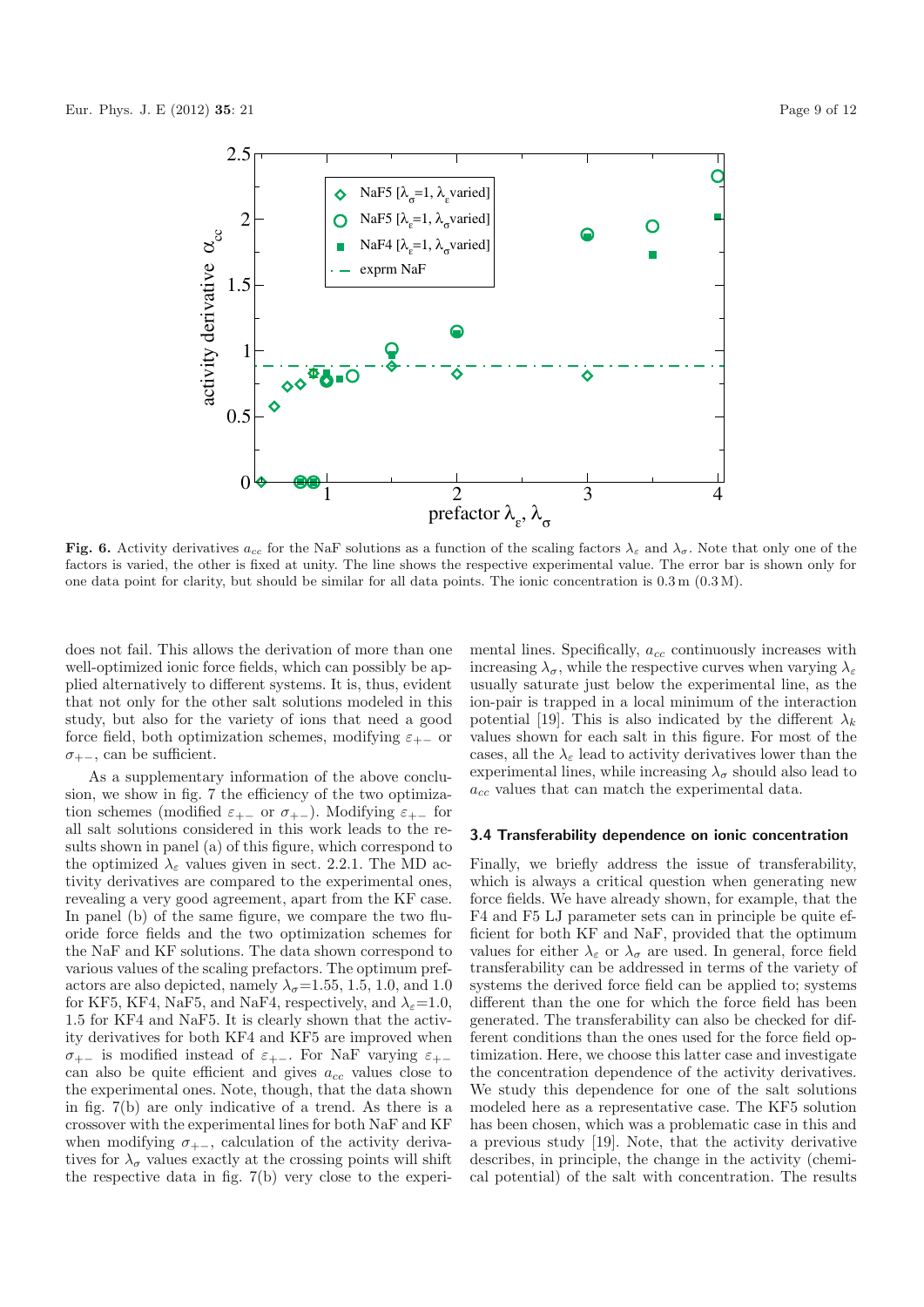

**Fig. 7.** (Color online) Activity derivatives  $a_{cc}$  for the salt solutions considered in this work. In (a) the data from the simulations (MD) are shown in comparison to the respective experimental values (exp.). For the data points shown, the optimum  $\lambda_{\varepsilon}$  prefactor was used (see text in sect. 2.2.1), which is indicated by the labels. In (b) the results for the fluorides (for both F4 and F5 force fields) are depicted for various (including the optimum)  $\lambda_{\varepsilon}$  and  $\lambda_{\sigma}$  prefactors (see text in sect. 3.3). The lines correspond to the experimental data. The labels denote the scaling prefactors in each case. The color coding in (b) corresponds to the KF and NaF cases, respectively. All data are given for a  $0.3 \text{ m } (0.3 \text{ M})$  concentration.



**Fig. 8.** Variation of the activity derivatives  $a_{cc}$  of the KF5 solution with concentration (m) and various  $\lambda_{\sigma}$  scaling prefactors.

for the concentration dependence of the activity derivatives are given in fig. 8. We took three different  $\lambda_{\sigma}$  values, which correspond to  $a_{cc}$  values very close to the crossing points with the experimental line (see fig. 4 in [19]) and consider relatively low concentrations, up to 2.5 m. From fig. 8 it is clear that small variations in the  $\lambda_{\sigma}$  lead to non-negligible differences in the calculated  $a_{cc}$ . It seems that  $\lambda_{\sigma} = 1.55$  follows better the experimental variation of  $a_{cc}$  with concentration. However, for small concentrations (below 0.5 m),  $\lambda_{\sigma} = 1.6$  can also be considered as a good choice for a good force field. The respective data for  $\lambda_{\sigma} = 1.6$  start to deviate significantly for higher concentrations. For these concentrations, the choice of  $\lambda_{\sigma} = 1.5$ leads to  $a_{cc}$  values which approach better the experimental line. The aim, here, was not to investigate the concentration dependence in all its detail, but only make the point that different scaling prefactors in the ion-pair mixing rules can lead to better optimized ionic force fields in different regions of the ionic concentrations. Which exactly are these prefactors need to be addressed separately for each salt solution. In this work, we only provide a guideline how to modify the ion-pair combination rules to generate good classical potentials for ions. The bottomline is that one needs to be accurate enough in the predictions and consistent with the ionic force field choice before applying it to specific systems under certain conditions.

# **4 Summary and conclusions**

In conclusion, we have used Molecular Dynamics simulations to model salt solutions in water. We make use of our previously proposed optimization scheme for classical ionic force fields, which involved modified mixing rules, either for the cation-anion interaction of the cation-anion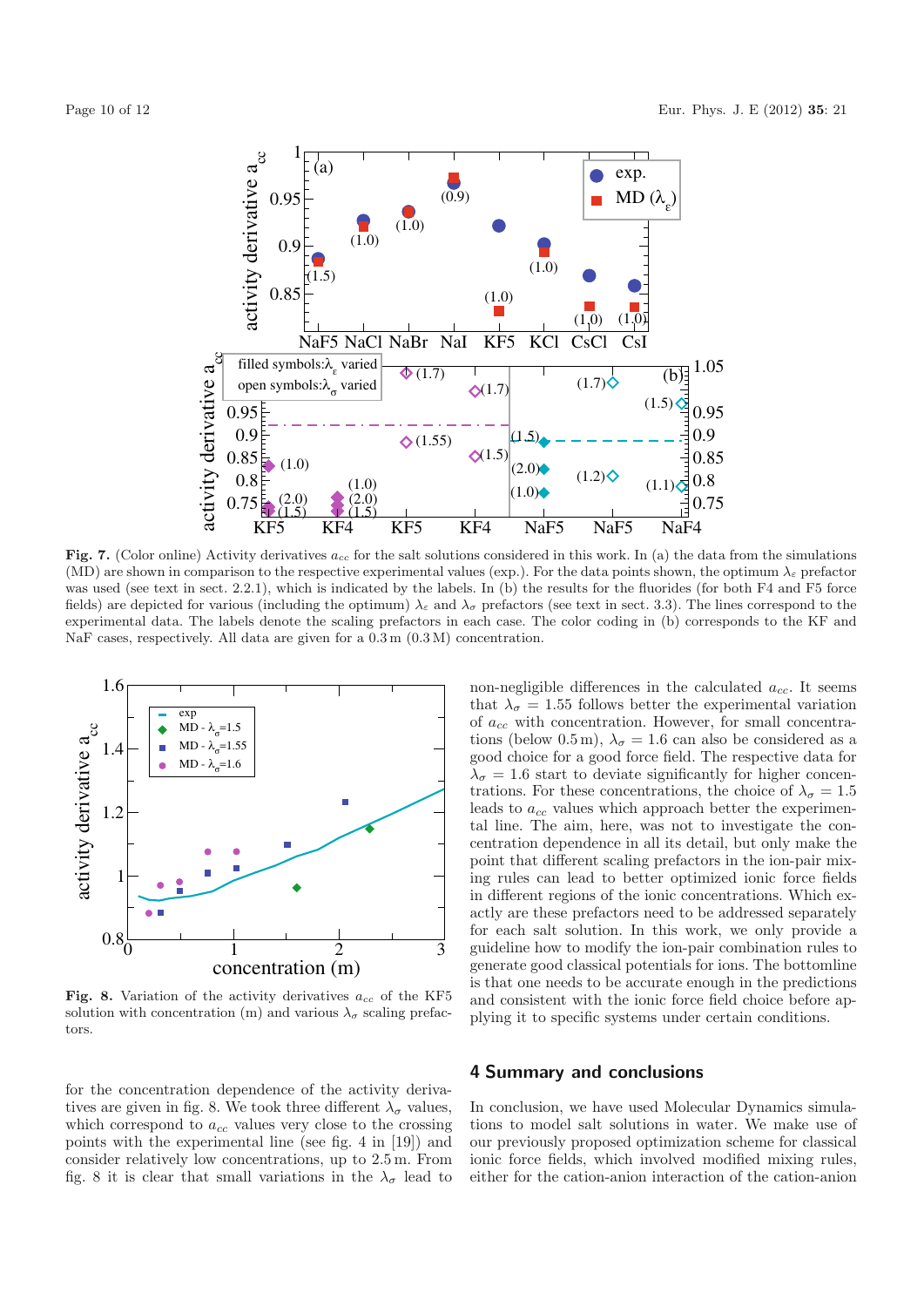effective radius. The Kirkwood-Buff theory of solutions are applied to link the structural details of the solution to its thermodynamic properties and provide a comparison to experimental data. Here, we provide a structural analysis of features such as the radial distribution functions, the short-ranged potentials of mean force, and the Kirkwood-Buff integrals. Specifically, our aim was to unravel the way these are affected by the scaling factors of the modified cation-anion mixing rules. Different representative salt solutions, also of biophysical interest, are investigated with a focus given on two of the fluorides, KF and NaF. The fluorides have been proven more difficult to optimize, possibly due to the small excess polarizability of  $F^-$  [39].

Here, we have first looked at the structural modifications of the radial distribution functions and the shortranged pair potentials of the salt solutions due to the modified mixing rules. We underlined the dependence of the first ion-pair and second solvent-separated ion-pair peaks in the RDFs on the scaling prefactors of the ion-pair mixing rules. These also lead to a different bonding environment for the ion-pair, as monitored through the shortranged potentials of mean force. A similar analysis was made for the different contributions to the KBIs and their respective structural modifications with the ion-pair distance. In general, values of either  $\lambda_{\varepsilon}$  or  $\lambda_{\sigma}$  below 1 lead to an unphysical stronger attraction between the cation and the anion, thus crystallization. This is clear from the very high peaks in the RDFs, the deeper potentials wells in the short-ranged potentials of mean force and the high absolute values in the KBIs. The different structure of the corresponding curves indicate the different bonding environments for the ion-pair for different  $\lambda_k$  values.

For the fluorides, we have used two previously optimized force fields for the F<sup>−</sup> [12]. The comparison of the different F<sup>−</sup> force fields and the different mixing rules prefactors to the corresponding experimental data for the activity derivatives reveals the optimum LJ parameters that apply to KF and NaF. It was shown that a different LJ parameter set is better applicable to different salt solutions. It is also clear from our analysis that, indeed also for NaF, use of the  $\lambda_{\sigma}$  scaling instead of  $\lambda_{\varepsilon}$  can lead to a crossover with the experimental data, thus a well-optimized force field. This was the case also for KF. In this way, we have confirmed that essentially both optimization techniques, use of modified cation-anion LJ interaction (through  $\lambda_{\varepsilon}$ ) or LJ effective radius (through  $\lambda_{\sigma}$ ) has the potential to derive well-optimized ionic force fields.

Specifically, though the optimization scheme based on  $\lambda_{\varepsilon}$  can be quite efficient for many salts, taking  $\lambda_{\sigma}$  as a variable allows more room for improvement. This is viewed with respect to the fact that the calculated  $a_{cc}$  variation with  $\lambda_{\sigma}$  always crosses the experimental line, as mentioned in this work. This inherently allows for an almost perfect match to the experimental results for a specific  $\lambda_{\sigma}$ . Hence, obtaining a well-optimized ionic force field seems much more straightforward than when modifying  $\varepsilon_{+-}$ . In all cases, for which we have modified the  $\sigma_{+-}$  mixing rule, we have seen exactly the same behavior: a continuous increase of the activity derivatives with  $\lambda_{\sigma}$  and a crossover with the experimental data. In essence, varying the effective LJ ion-pair radius does not allow the ion-pair to be trapped into a local minimum of the potential (as commonly occurs when  $\varepsilon_{+-}$  is modified) and leads to monotonically increasing thermodynamic properties from values below to over the experimental ones. This holds for both monovalent [19] and divalent [40] salts.

Finally, we have briefly touched the issue of the transferability of the ionic force fields considered in this work with concentration. We probe this for the KF case and the modified cation-anion effective LJ radius, for which we have shown that different  $\lambda_{\sigma}$  prefactors could be more effective at different concentration regions. In this respect and along the lines proposed here, care should be taken in choosing the correct mixing rules and their scaling prefactors for specific systems under certain conditions. Taking into account the above analysis, this work provides more insight into the subject of ionic force field optimization with modified mixing rules and the inherent structural changes in the bonding environment of the ion-pair within the solution. Note, as a general remark, that the present optimized potentials and  $\lambda_k$  values are designed to be used with the SPC/E water model, but other simple point charge models could also provide similar results [2]. What remains to be checked though is how the proposed ionic potentials will change if more complex water models are used under different conditions. It is expected that, in such cases, only the modification of the ion-pair mixing rules with the correct scaling prefactor and the existing ionic force fields should be sufficient for an efficient modeling of the respective system. In this respect, there would be no need to resort to new techniques for optimization of additional force fields.

The author is grateful to Roland R. Netz for his advice and guidance. Financial support from the "Gender Issue Incentive Funds" of the Cluster of Excellence in Munich, Germany and the "BioFuS" project of the Intra-European Marie-Curie Programm (call FP7-PEOPLE-2009-IEF) is greatly acknowledged.

# **References**

- 1. D.E. Smith, L.X. Dang, J. Chem. Phys **100**, 3757 (1994).
- 2. S. Weerasinghe, P.W. Smith, J. Chem. Phys. **119**, 11342
- (2003). 3. B. Hess, C. Holm, N. van der Vegt, Phys. Rev. Lett. **96**, 147801 (2006).
- 4. D. Frenkel, B. Smit, Understanding Molecular Simulations (Academic Press, New York, 1996).
- 5. B. Alberts, A. Johnson, J. Lewis, M. Raff, K. Roberts, P. Walter, Molecular Biology of the Cell (Garland Science, New York, 2002).
- 6. A. Savelyev, G.A. Papoian, J. Phys. Chem. B **112**, 9135 (2008).
- 7. T.M. Chang, L.X. Dang, Chem. Rev. **106**, 1305 (2006).
- 8. P. Jungwirth, D.J. Tobias, Chem. Rev. **106**, 1259 (2006).
- 9. I.S. Joung, T.E. Cheatham III, J. Phys. Chem. B **112**, 9020 (2008).